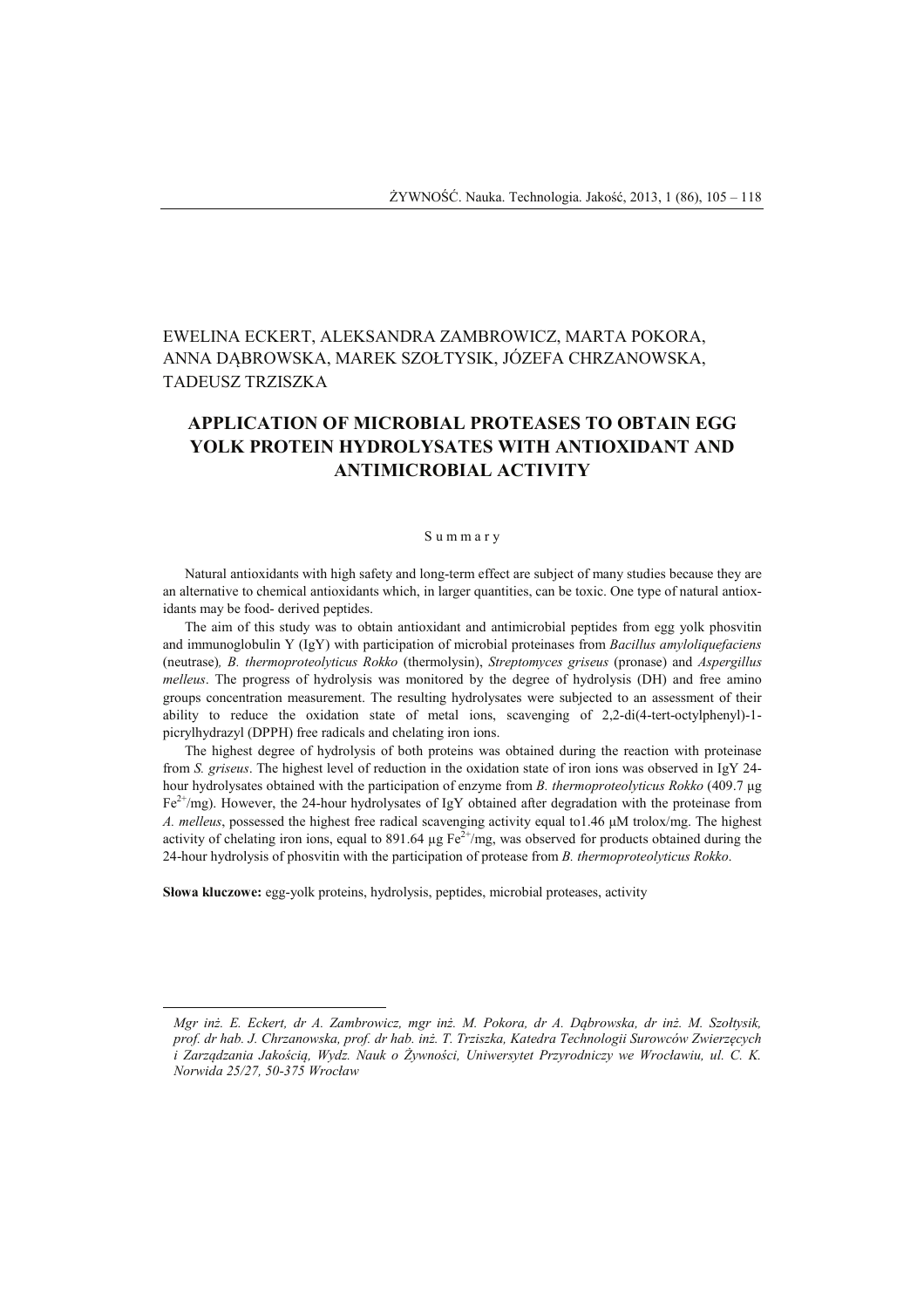#### **Introduction**

Egg yolk is extremely rich in active substances, for example phosvitin, IgY, phospholipids or vitamins which are used in various industries, including pharmaceutical, cosmetics and food industry [24]. Phosvitin, representing 25 % of high-density lipoprotein (HDL) in granular fraction and IgY - the main protein of plasma λ-livetin fractions in egg yolk - has particularly interesting biological properties [24]. Phosvitin, due to the unique amino acid composition (more than 55 % of the amino-acids are serine residues) and high content of phosphorus, is capable to complex numerous metal ions, such as  $P^+$ , Na<sup>+</sup>, Mg<sup>2+</sup>, Mn<sup>2+</sup>, Co<sup>2+</sup>, Fe<sup>3+</sup> [16]. Owing to this chelating property, phosvitin shows strong antioxidant and antimicrobial activities [2]. Phosvitin is also considered a factor in preventing diseases caused by oxidative stress, such as colon cancer or Alzheimer's disease [2, 16]. The main task of IgY, present in amounts 8-20 mg/ml in egg yolk, is to provide effective humoral immunity in the offspring against the most common avian pathogens until the iremergence in their own immune system. Furthermore, IgY allows the treatment of certain bacterial and viral diseases in farm animals when conventional treatment fails [28].

Recently, a significant development of studies on enzymatic hydrolysis (*in vitro*) causing release of bioactive peptides from food proteins can be reported [16, 25]. Most enzymatic modifications of dietary proteins are carried out with the participation of enzymes of animal, plant and microbial origin. Microbial proteases are preferred due to their high activity, broad spectrum of activity and low price [23]. Bioactive peptides exert diverse biological activities, such as immunostimulating, antimicrobial, antioxidant, opioid, antihypertensive and anticancer [5]. As natural components of food or nutraceuticals, peptides gain more interest, because they can modulate the physiological functions of organism and prevent or treat diseases [10, 29].

The most chronic changes and the pathological conditions of the body (cardiovascular diseases, degenerative changes) result from the activity of free radicals [5]. Furthermore, the constantly increasing concentration of free radicals results in accelerated aging of the body.

Therefore, antioxidants, especially of natural origin, for example food-derived peptides are greatly appreciated at present. Antioxidant peptides may be released from numerous plant and animal origin proteins, such as whey protein, peanut kernels, rice bran or milk casein, mackerel, egg yolk and white [20]. It has been shown that peptides derived from egg white obtained after the isolation of lysozyme and cystatin exhibit antioxidant activity against free radicals, 2,2 - diphenyl-1-picrylhydrazyl (DPPH) [4]. It has been reported that egg-yolk hydrolysates exhibit antioxidant capacities in a linoleic acid oxidation system [18]. DPPH scavenging activity and suppression of discoloration of β-carotene have also been observed [18, 19]. The hydrolysis of egg yolk protein phosvitin with trypsin also leads to obtain a peptide fraction with an ability to in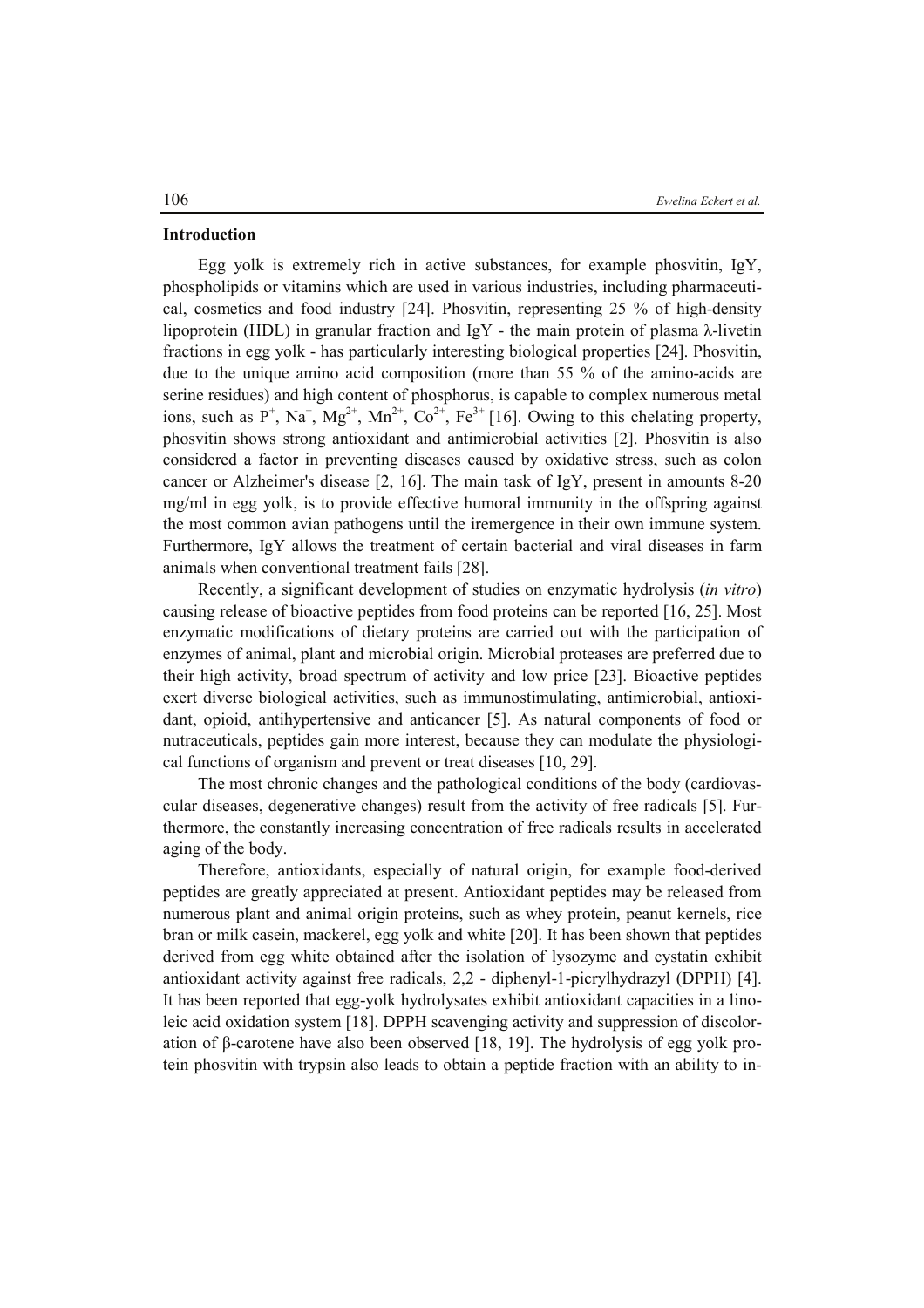hibit the oxidation of linoleic acid, DPPH free radical scavenging and chelating iron ions (II) [27].

Antioxidant properties of peptides often translate into a reduction of the risk of cancer. Ishikawa et al. [7], demonstrated that the consumption of egg yolk protein hydrolysates inhibits tumor cell proliferation in the colon. Studies have shown that this effect results primarily from an improvement of antioxidant protective systems in the mucosa of the colon. This can result from the fact that phosphooligopeptides from phosvitin have the ability to modulate the secretion of antioxidant enzymes such as catalase and glutathione reductase [7]. Moreover, it was demonstrated that these phosphooligopeptides have the ability to increase the activity of intracellular GSH and regulate the expression of γ-glutamylocysteine in intestinal epithelial cells, which catalyzes the synthesis of GSH [9].

Peptides showing a variety of properties are known as multifunctional [20]. For example, the study of Liu et al. [13] showed that peptides derived from hen egg lysozyme have the ability to neutralize reactive oxygen species (ROS) and inhibit the growth of *Bacillus* bacteria. Ovoalbumin, with antimicrobial properties, is one of the precursors of peptides. Hydrolysis of this protein with trypsin leads to the release of the penta-, hexa- and octapeptides exhibiting strong bactericidal activity against *B. subtilis*  [17].

Peptides of antibacterial activity may act in different ways in bacterial cells through the cytoplasmic membrane disorder to the effect on their metabolism. This is thanks to the specific amphipathicity structure of the peptides and the presence of amino acids such as arginine, lysine or histidine in their structures [5]. Peptides with antimicrobial activity may find new applications, such as components of innovative pharmaceuticals, or a complement in conventional antibiotic therapy [17, 20]. Food protein hydrolysates and their multifunctional peptide fractions may also serve as useful components in the formulation of functional food and nutraceuticals.

The aim of this study was to compare the ability of various microbial proteases to generate hydrolysates of egg yolk phosvitin and IgY exhibiting antioxidant and antimicrobial activity.

## **Material and methods**

Fresh eggs were obtained from hens of Lohmann Brown lines. Substrates for hydrolysis: phosvitin and IgY were isolated from egg yolks by the Siepka et al. [21] method. Next, phosvitin was dephosphorylated [27]. Both phosvitin and IgY were dialyzed, lyophilized and stored frozen until use.

Enzymes: neutrase from *B. amyloliquefaciens*, pronase from *S. griseus* type XIV, thermolysin from *B. thermoproteolyticus rokko* type X and protease from *A. melleus* type XXIII were obtained from Sigma-Aldrich. Trinitro-benzene sulfonic acid (TNBS)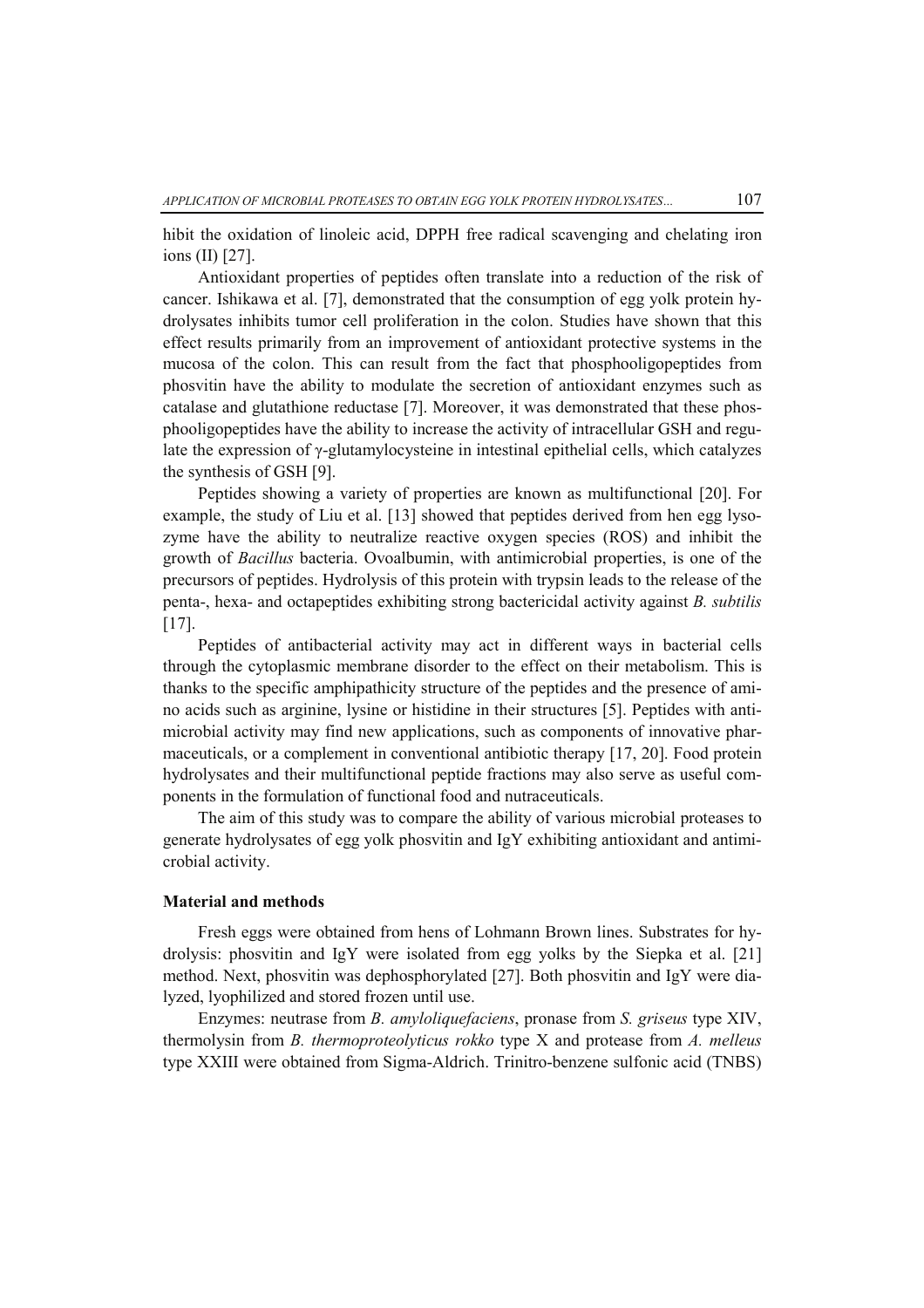was obtained from Sigma Chemicals Co., trichloroacetic acid was obtained from Ubichem, acetonitrile was obtained from Lab-Scan, and trifluoroacetic acid (TFA) was obtained from Fluka.

Proteolytic activity of enzymes was determined in reaction with 1 % casein as the substrate in 0.1 M buffer TRIS-HCl of pH 8.1 [8]. The absorbance of the supernatants was measured at 280 nm. One unit of enzymatic activity of proteases (U) corresponded to that amount of enzyme which under reaction conditions gave an increase in absorbance at 280 nm of 0.1.

Protein concentration was determined according to the method of Lowry et al*.* [14]. A standard curve was prepared for bovine serum albumin (BSA) obtained from Sigma-Aldrich.

Enzymatic hydrolysis. Phosvitin and IgY were dissolved in the reaction buffer  $(0.1 \text{ mol/L}$  TrisHCl pH 8.3) to a final concentration of 10.0 mg/ml. Hydrolysis was started by applying enzymes (20 U per 1 mg of substrates) and the reaction was carried out at 37 °C for 24 h. Then it was stopped by heating at 100 °C for 15 min. The samples were centrifuged and the supernatants were lyophilized.

The degree of hydrolysis (DH %) was expressed as the percentage ratio of protein soluble in 10 % trichloroacetic acid (TCA) to total protein content [22]. The concentration of acid-soluble product in the supernatant was measured spectrophotometrically at  $\lambda$  = 280 nm.

The concentration of free amino groups was determined with trinitro-benzene sulfonic acid (TNBS) reagent according to Kuchroo et al. [11]. The results were expressed as μmol Gly/g by reference to a standard curve prepared with defined concentrations of glycine.

RP- HPLC peptide profiles. The samples of hydrolysates were dissolved in the mobile phase A (1:1) and applied to a Zorbax XDB-C<sub>18</sub> column (4.6  $\times$  250 mm, Agilent). The operation conditions were as follows: flow rate: 1 ml/min, gradient: 2 % B/min, mobile phase A: 1 ml of trifluororacetic acid (TFA) per liter in bi-distilled water, phase B: 1 ml of trifluoroacetic acid (TFA) per liter in acetonitrile, temperature  $30^{\circ}$ C, and retention time 5 min. The absorbed peptides were eluted by gradient phase B. The absorption of the eluents was monitored at 230 nm.

The antioxidant activity was determined by a modified method as the ability to scavenge of DPPH (2,2-di(4-*tert*-octylphenyl)-1-picrylhydrazyl) free radicals in an aqueous solution of peptides. Absorbance measurements were made after 30 min. incubation at the  $\lambda = 517$  nm. The antioxidant activity of the 1 mg ml<sup>-1</sup> protein solution was determined on the basis of the standard curve prepared for Trolox – synthetic antioxidant [29].

Ferric reducing activity. The ability of the hydrolysate to reduce the oxidation of iron Fe(III) to Fe(III) ions in reaction with TPTZ  $(2,3,5)$ -triphenyltetrazolium chloride)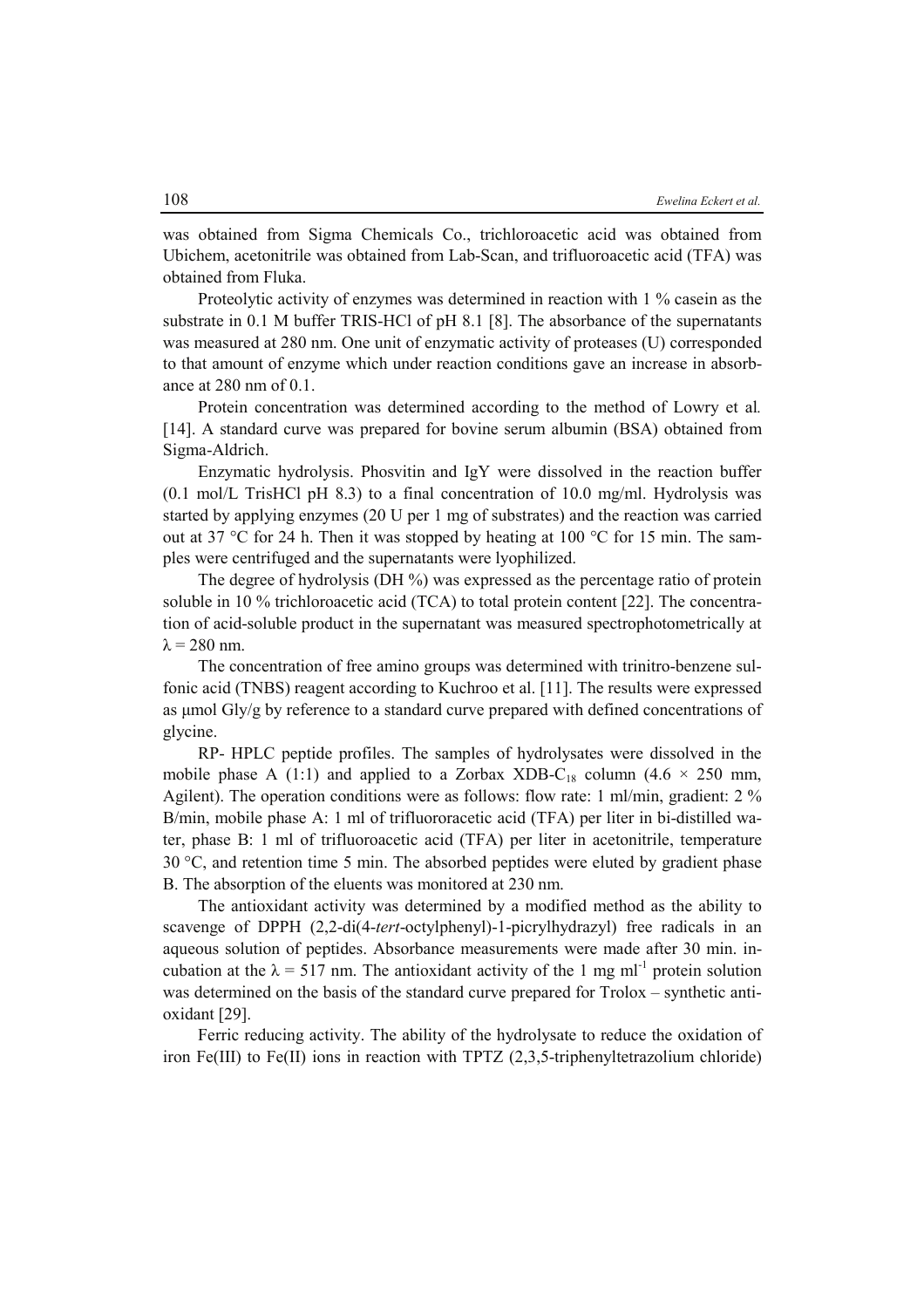was determined. Absorbance measurement was made at  $\lambda$  = 593 nm. The concentration of  $Fe^{2+}$  ions in 1 mg/ml the protein solution was determined on the basis of the standard curve for FeSO<sub>4</sub> solution [1].

Chelation on iron ions was determined by colorimetric measurement of the quantity of  $Fe(II)$  not bound with the hydrolysate in the reaction mixture with the participation of ferrozine (3-(2-pyridyl)-5,6-diphenyl-1,2,4-triazine-p,p′-disulfonic acid monosodium salt hydrate) [27]. Absorbance measurement was made at  $\lambda = 562$  nm. The ability to chelate iron ions was determined on the basis of the standard curve for a FeCl $_2$  solution.

The antimicrobial activity was determined by a modified method based on the diffusion test with filter discs [26]. Five strains of Gram-positive bacteria of the genus *Bacillus* (*B. subtilis B172 and B. subtilis B3, B512 of B. cereus, B. cereus B3p, B. laterosporum B6*) were used in the test.

Statistical analysis. All data were studied by analysis of variance (ANOVA) followed by Duncan's multiple range test using Statistical Analysis System Software (SAS version 10.0). Significance of differences was defined at the 5 % level ( $p < 0.05$ ).

## **Results and discussion**

In order to obtain peptides with potential antioxidant and antimicrobial activity, hydrolysis of egg yolk phosvitin and IgY was carried out. The reaction was performed with the use of commercial proteases of bacterial origin (*S. griseus*, *B. amyloliquefaciens*, *B. thermoproteolyticus rokko*) and one isolated from mould (*A. melleus*).These enzymes are widely used in food processing. Thermolysin is used for the enzymatic synthesis of the precursor of artificial sweetener – aspartame [12]. Neutrase obtained from *B. amyloliquefaciens* has been successfully applied to the hydrolysis of soy protein and animal skins [25].

The progress of phosvitin and IgY enzymatic degradation was monitored by determining the degree of hydrolysis  $(DH, %)$  (Fig. 1), the concentration of free aminogroups (Fig. 2) and the designation of the peptide profiles of RP-HPLC (Fig. 3). In all cases, the IgY was more resistant to proteolytic action of enzymes than phosvitin. Our results confirmed the observation of other authors that IgY is relatively resistant to digestion with proteolytic enzymes like: trypsin, chymotrypsin and pepsin [6]. However, its degradation seems to be highly dependent on the pH of the reaction. At pH 5 or higher, IgY retains almost all the properties of agglutination and antigen binding. However, at pH 4.5 or below, both of these features are lost.

The hydrolysis of egg yolk proteins with the microbial proteases was the most extensive during the first 60 min and then slowed down, indicating that maximum cleavage of peptides occurred within the first hour of reaction.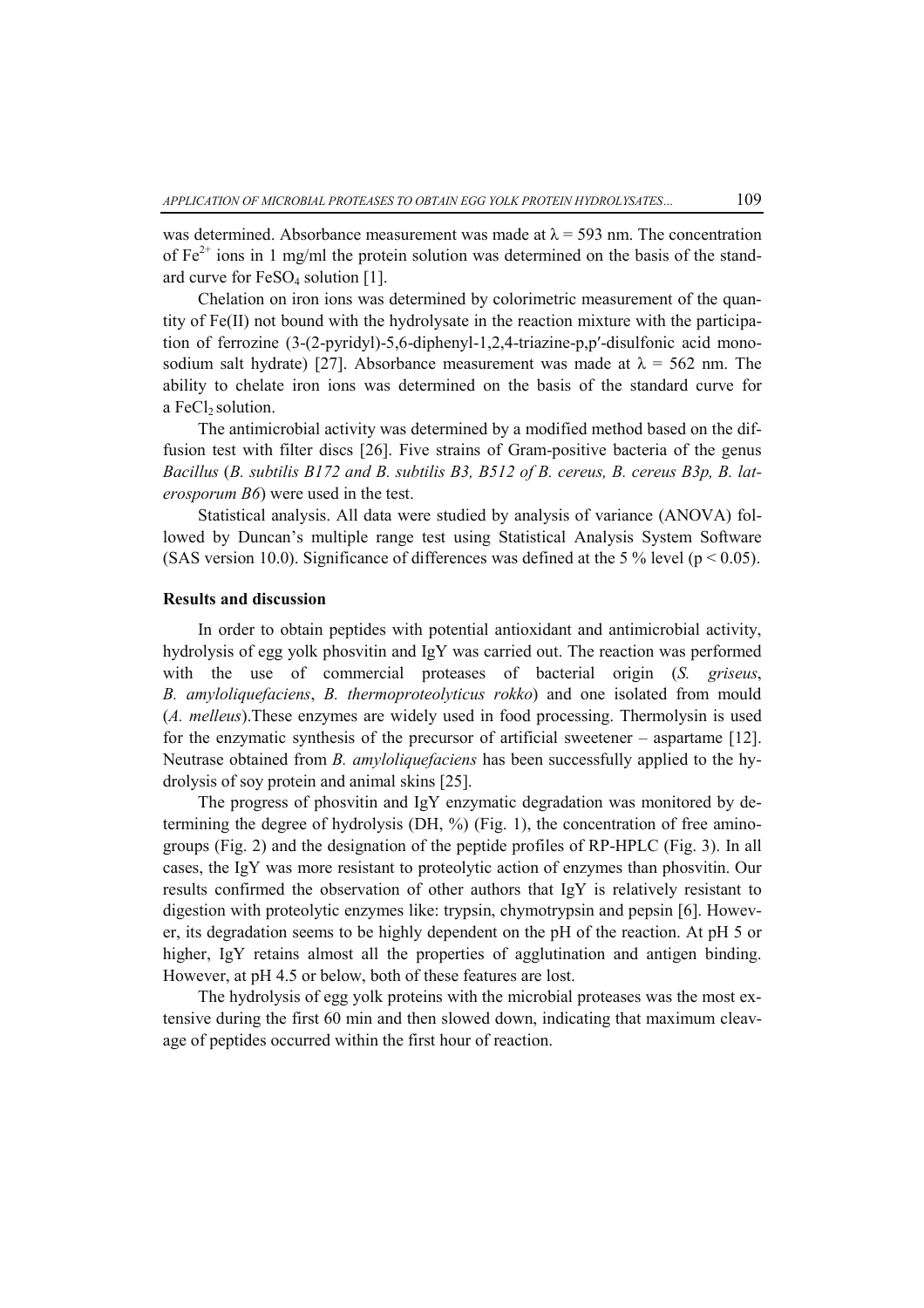

Fig. 1. Degree of hydrolysis DH [%] of phosvitin (A) and IgY (B), according to the reaction time. Rys. 1. Stopień hydrolizy DH [%] foswityny (A) i IgY (B).

The most intensive degradation of phosvitin (DH =  $54\%$  after 24 h) and Ig Y (DH = 26,6 % after 24 h) occurred using pronase from *S. griseus*. The highest ability of pronase to digest these proteins was also confirmed by the determination of free amino groups, the content of which, after 24 hours, amounted to  $6131.96 \mu M/g$  and 2272.59 μM/g for phosvitin and IgY, respectively.

Pronase from *S. griseus* has an extremely broad substrate specificity. It is capable of hydrolyzing almost all peptide-bonds in protein until the majority of the amino acids constructing the protein are liberated as the respective free amino acids. Moreover, this enzyme may be able to hydrolyze not only the internal peptide-bonds of protein, but also the terminal peptide-bonds of oligopeptides, especially on the carboxyl side of substrates, including di- and tri-peptides [15].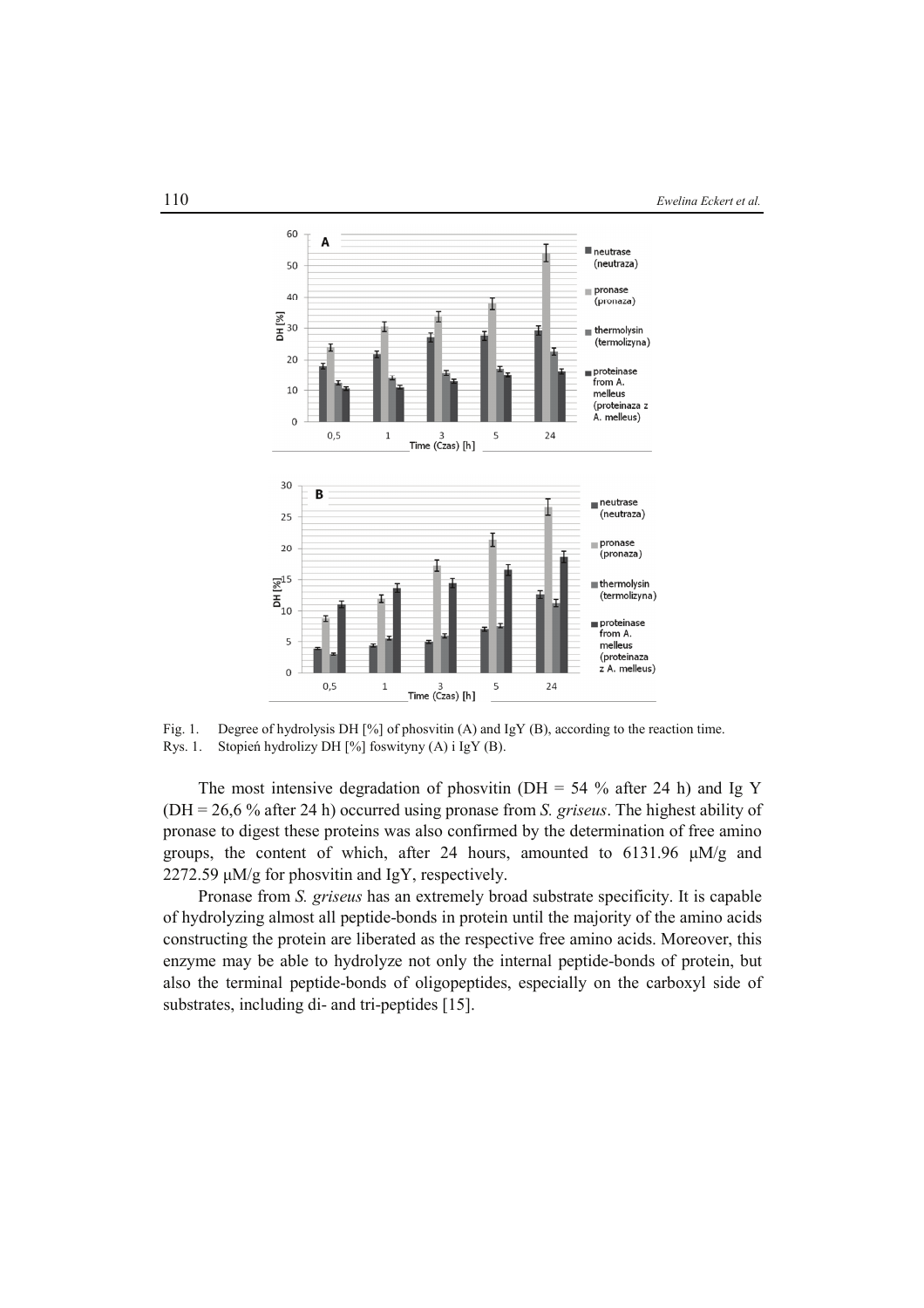

Fig. 2. Free amino groups content FAG [μM/g] in phosvitin (A) and IgY (B) hydrolysates according to the reaction time.

The lowest DHs of phosvitin and IgY were obtained during 24-hour degradation with the enzyme from *A. melleus* (16.24 %) and thermolysin from *B. thermoproteolyticus Rokko* (11.31 %), respectively (Fig. 1). The RP-HPLC peptide profiles of hydrolysates are shown on the graphs (Fig. 3). The differences in hydrophobicity of the enzymatic degradation products, which are strongly dependent on the substrate and the type of proteinase, were observed.

Rys. 2. Stężenie wolnych grup aminowych WAG [μM/g] w hydrolizatach foswityny (A) i IgY (B).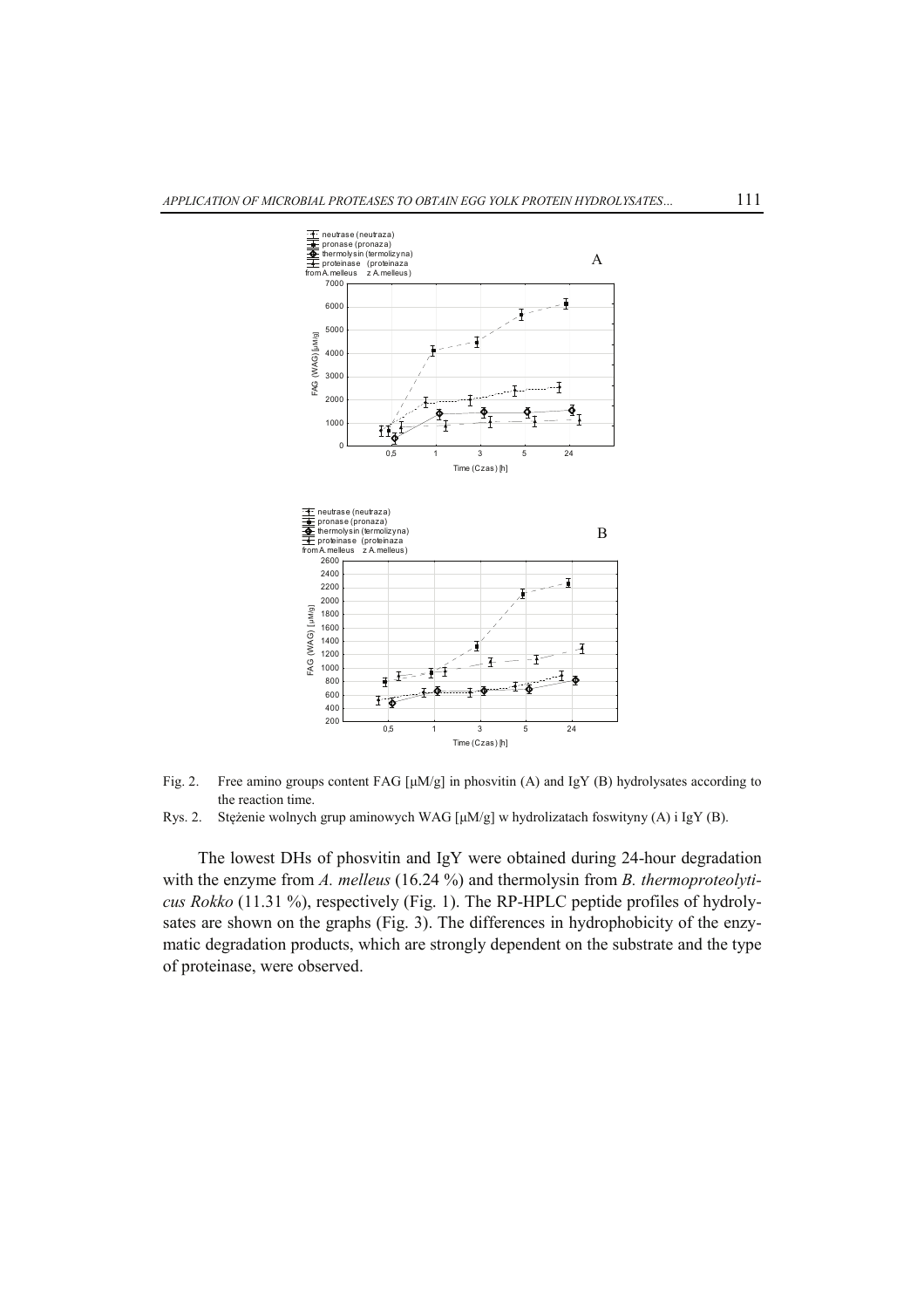

Fig. 3. The RP-HPLC peptide profiles of phosvitin (A) and IgY (B) hydrolysates after 24 h of reaction and substrates (C) phosvitin and (D) IgY.

Rys. 3. Profile peptydowe (RP-HPLC) 24-h hydrolizatów foswityny (A) i IgY (B) i substratów (C) foswityny i (D) IgY.

The antioxidant properties of hydrolysates were tested using three methods for identifying the free-radical scavenging activity with a stable DPPH radical (Fig. 4), ferric reducing activity (FRAP) (Fig. 5) and chelating activity on iron (II) (Fig. 6), because different mechanisms of action may be exercised by peptides. The relationship between the DH and the level of antioxidant activity in all variants of hydrolysates were observed. Both phosvitin and IgY hydrolysates obtained after 24 hour degradation exhibited higher antioxidant activity than these obtained after shorter time hydrolysis of that native proteins. Kong and Xiong [10] showed that the non-hydrolyzed proteins, due to their compact structure, have minimal antioxidant activity. Interactions of oxidants through the exposed active amino acids are only possible as a result of disorder of native protein structure by the action of the enzyme.

The highest free-radical scavenging activity was observed in 24-hour hydrolysates of IgY obtained with the participation of proteases from *B. amyloliquefaciens* (4.28 μM trolox/mg) and thermolysin from *B. thermoproteolyticusrokko* (4.20 μM trolox/mg)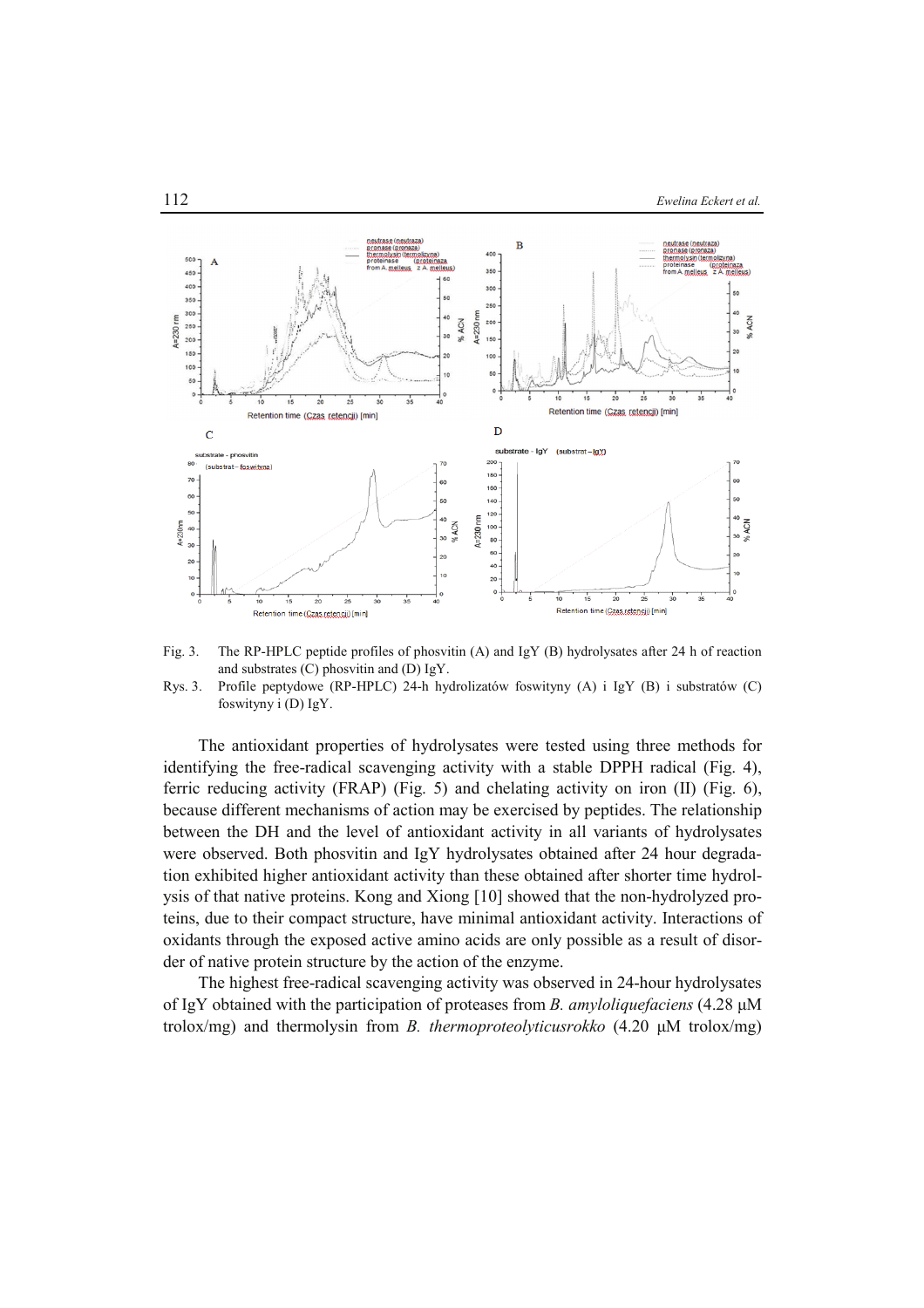



Rys. 4. Zdolność do wygaszania wolnych rodników DPPH hydrolizatów foswityny (A) i IgY (B).

(Fig. 4). Phosvitin hydrolysates obtained during 5 hour reaction with bacterial proteases were unable to scavenge DPPH free radicals. The level of this activity of other degradation products ranged from 0.11 to 2.74 μM trolox/mg. Other authors suggested that DH may highly affect the antioxidant activity of the hydrolysates and that smaller peptides have a higher level of radical scavenging activity. Studies conducted by Sakanaka and Tachibana [19] also showed that hydrolysis of egg-yolk proteins with different proteases of bacterial origin produces hydrolysates exhibiting 1,1-diphenyl-2 picrylhydrazyl (DPPH) radical and hydroxyl radical-scavenging activity in food model systems [19].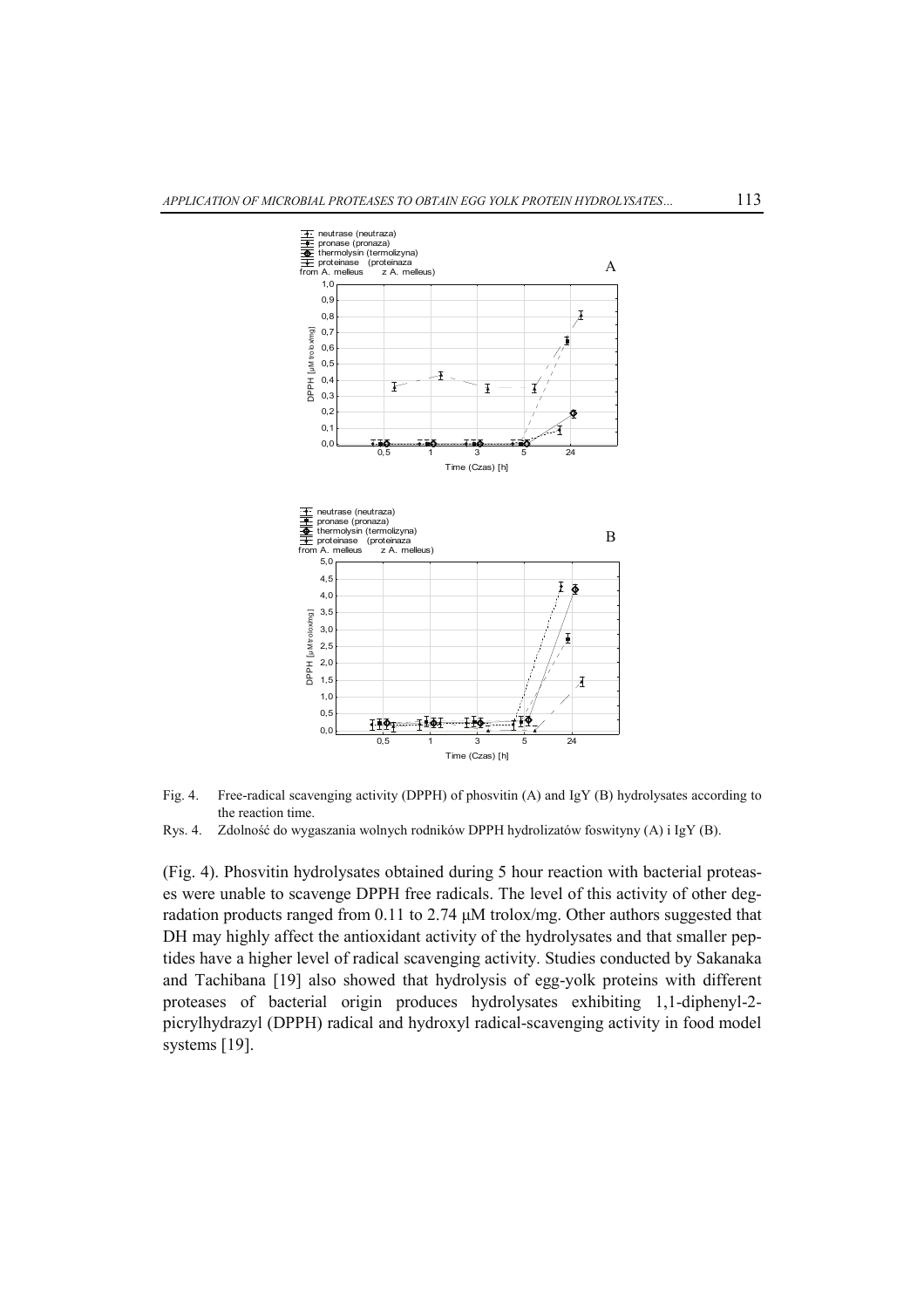

- Fig. 5. Ferric reducing activity (FRAP) of phosvitin (A) and IgY (B) hydrolysates according to the reaction time.
- Rys. 5. Zdolność do redukcji stopnia utlenienia jonów żelaza (FRAP) hydrolizatów foswityny (A) i IgY (B).

The ferric reducing activity of the obtained hydrolysates was also determined (Fig. 5). The highest level of this activity was exhibited by the most degraded IgY products obtained by the action of bacterial proteinases. In case of phosvitin, 24-hour hydrolysates obtained with the participation of proteases from *B. thermoproteolyticus rokko* were characterized by the highest ferric reducing activity (120 μg Fe<sup>2+</sup>/mg).

This is in line with results obtained by other authors who reported that egg yolk proteins can be a source of peptides with antioxidant properties. In case of phosvitin hydrolysates, this effect is related to the high iron concentration, indicating that phosvitin and its peptides act as antioxidants by chelating iron ions [16]. In our study, high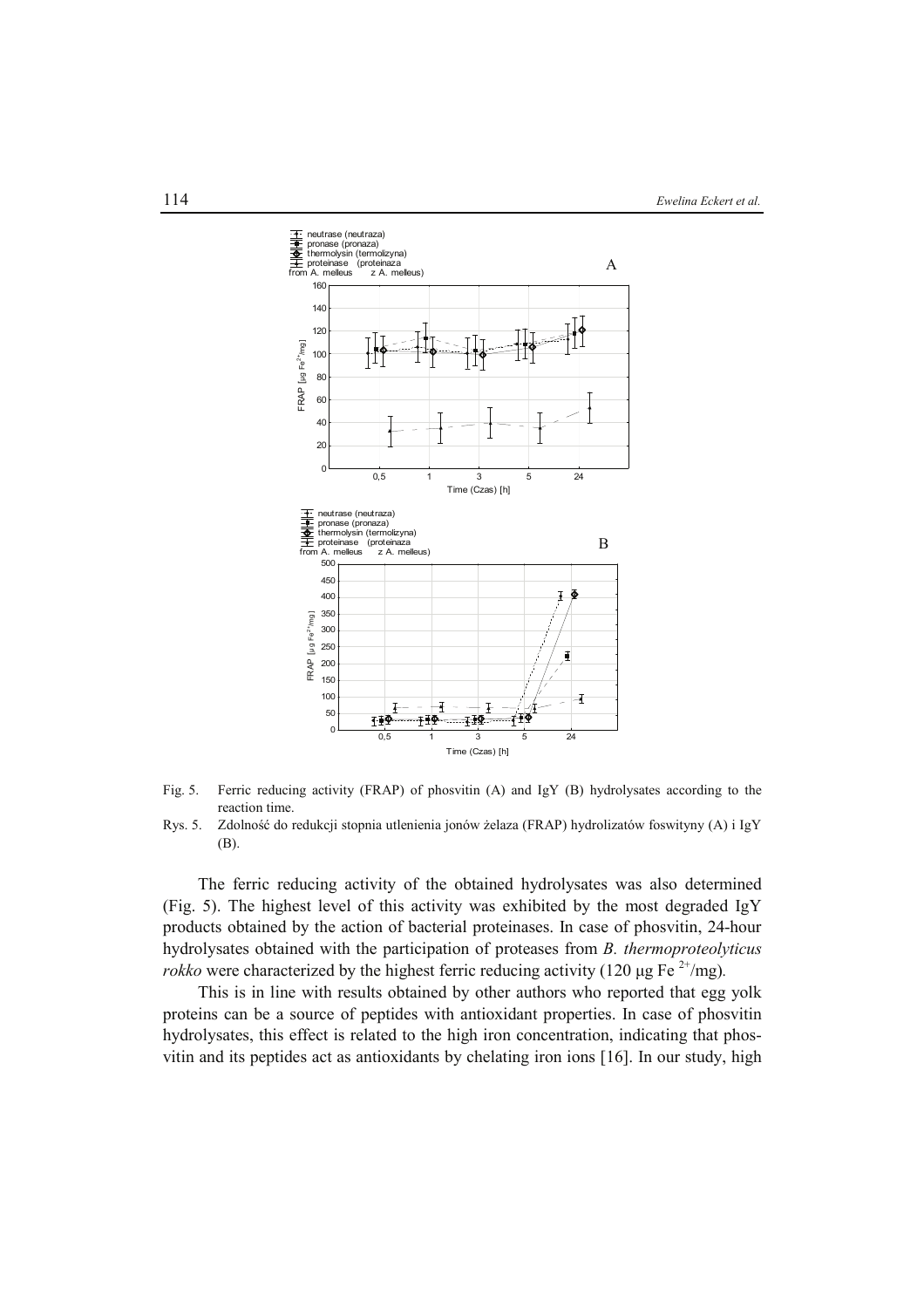ferrous ion chelating activity of phosvitin hydrolysates derived with the participation of thermolysin from *B. thermoproteolyticus rokko* (891.64 μg  $Fe^{2+}/mg$ ) was observed. Similar results were obtained by Zambrowicz and Trziszka [30], who used the same enzyme to hydrolyze yolk protein preparation obtained as the by-product after isolation of lecithin.



Fig. 6. Chelating activity on iron(II) ions of phosvitin (A) and IgY (B) hydrolysates according to the reaction time.

The results obtained by Xu et al. [27] also demonstrated that tryptic hydrolysis of phosvitin led to obtain peptides exhibited strong chelating iron ions activity. The high level of this activity was also observed in hydrolysates obtained after 24-hour degradation of IgY with proteinase from *A. melleus* (891.64  $\mu$ g Fe<sup>2+</sup>/mg) (Fig. 6). These studies

Rys. 6. Zdolność do chelatowania jonów żelaza(II) hydrolizatów foswityny (A) i IgY (B).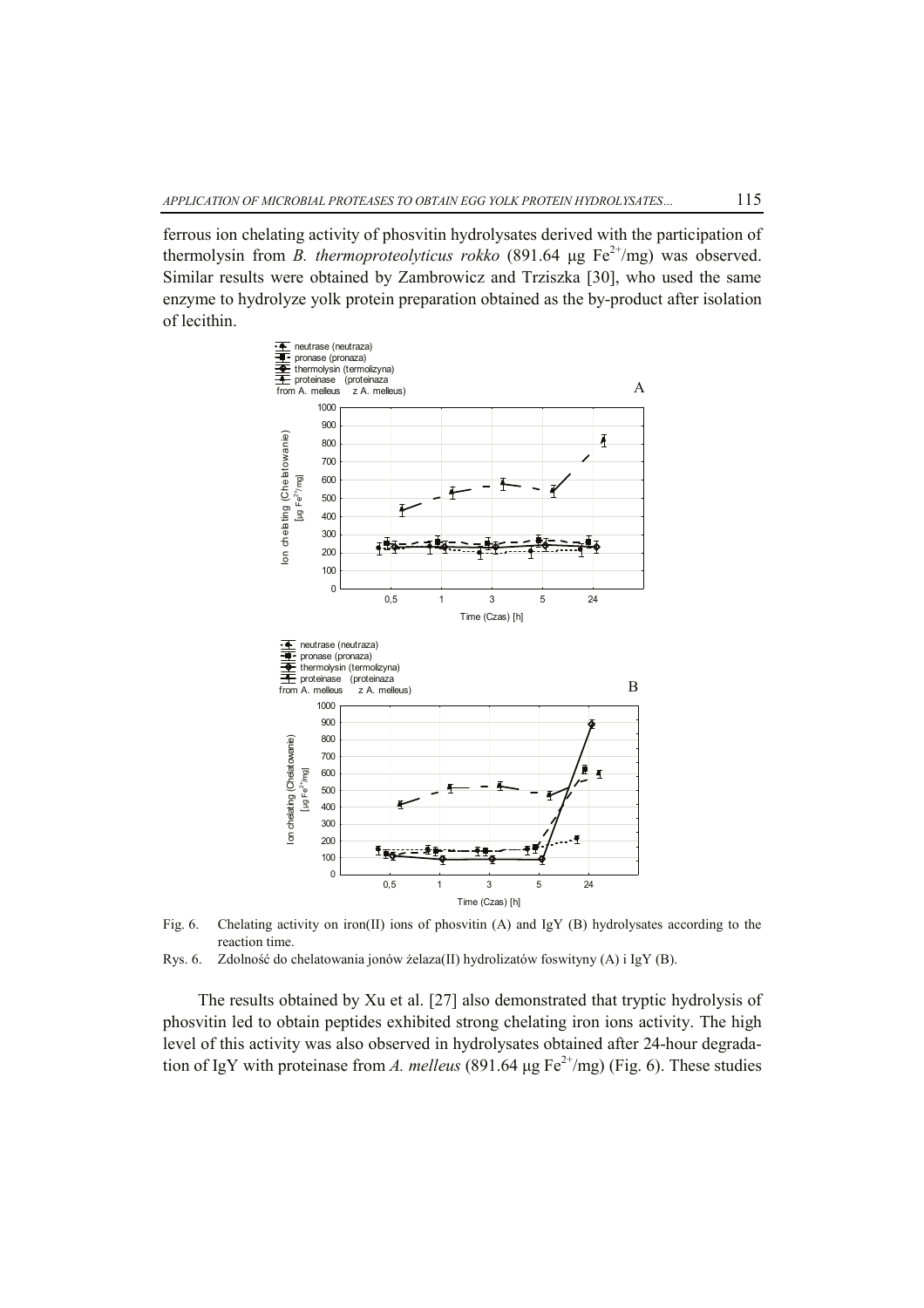showed that IgY hydrolysates were even more effective antioxidants than phosvitin hydrolysates. However, so far there is no other information in the literature about the potential benefits resulting from hydrolysis of IgY.

IgY and phosvitin hydrolysate were also examined in terms of their antimicrobial activity. Studies confirm that the enzymatic hydrolysis of egg white proteins, such as ovalbumin, lysozyme or ovotransferrin increases their antimicrobial activity by exposing amino acids responsible for this activity [17]. IgY and phosvitin protect the developing embryo against potential pathogens in egg yolk [24]. For example, phosvitin exhibits antimicrobial activity against *B. subtilis* [17], which is the result of synergistic metal-chelating ability and high surface activity [2]. After oral administration, IgY antibody appeared effective against various enteric pathogens in animals and humans, such as rotaviruses, coronaviruses, *E. coli*, *Salmonella spp*, *Y. ruckeri*, *S. aureus* and *Pseudomonas* [28].

In our study, antimicrobial activity test was conducted against five strains of *Bacillus* bacteria. In food industry, this type of bacteria worsens the quality of many food products shortening their shelf life. It was also demonstrated that some of *B. cereus*, *B. subtilis* strains are responsible for food poisoning [3].

The results of our study have demonstrated that enzymatic degradation of both proteins leads to the loss of their antimicrobial activity. Other studies have also shown that IgY loses its activity as a result of hydrolysis with various proteases [6].

## **Conclusion**

Hydrolysates of phosvitin and IgY obtained by enzymatic hydrolysis with four proteinases of microbial origin exhibited significant antioxidant activity. The greatest susceptibility to proteolysis was observed for phosvitin, but the most biologically active hydrolysates were obtained by enzymatic hydrolysis of IgY. The products of enzymatic degradation of both proteins can be used in food processing as natural preservatives, or as ingredients in functional food and nutraceuticals.

#### **Acknowledgements**

*Project "Innovative technologies of production of biopreparations based on new generation eggs" Innovative Economy Operational Programme Priority 1.3.1, themat*ic area "Bio" Co-financed by European Union through European Regional Develop*ment Fund within the Innovative Economy Operational Programme, 2007-2013.* 

#### **References**

- [1] Benzie I.F.F., Strain J.J.: The ferric reducing ability of plasma (FRAP) as a measure of "Antioxidant Power": the FRAP assay. Anal. Biochem., 1996, **293**, 70-76.
- [2] Choi I., Jung C., Choi H., Kim C., Ha H.: Effectiveness of phosvitin peptides on enhancing bioa-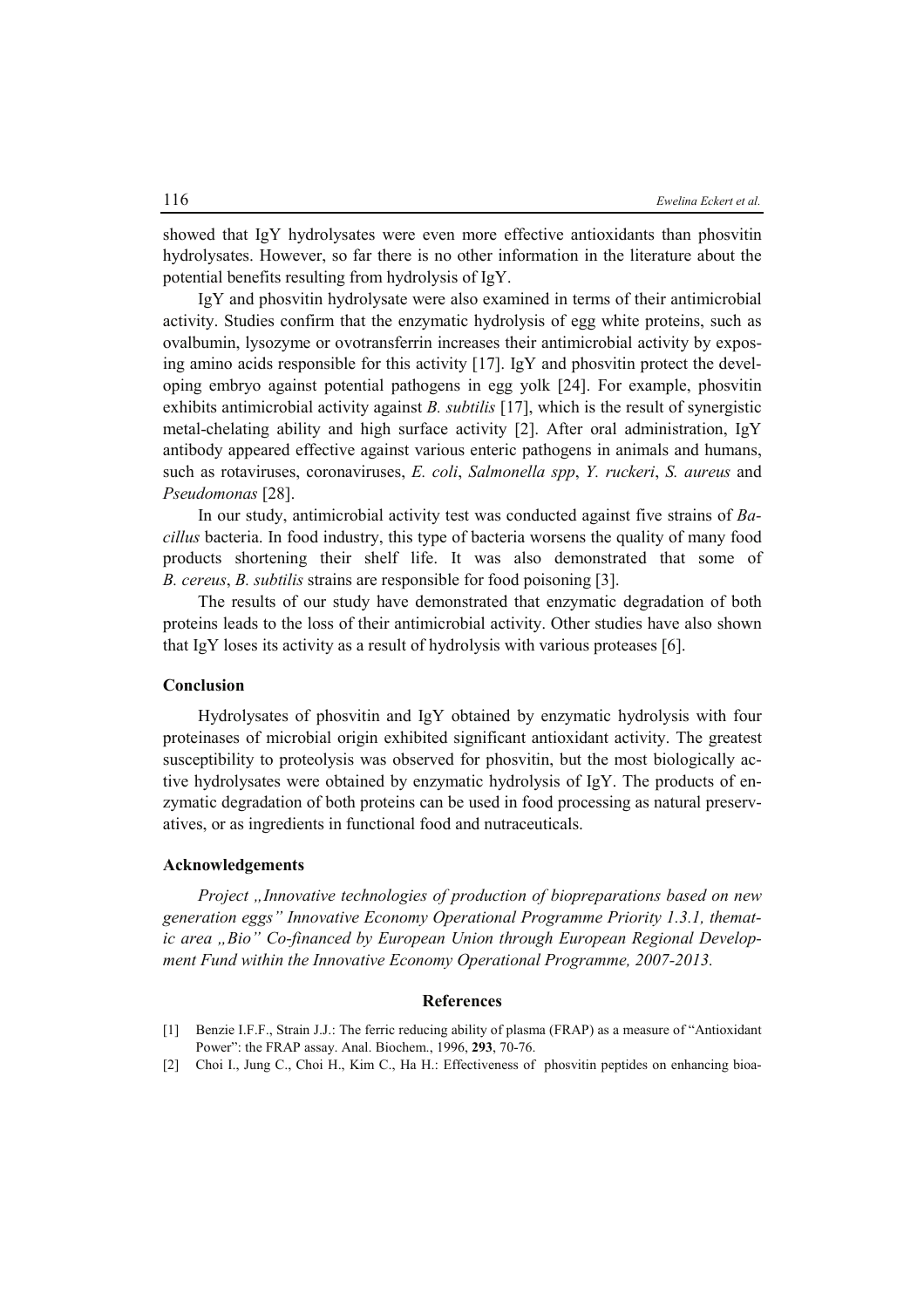vailability of calcium and its accumulation in bones. Food Chem., 2005, **93**, 577-583.

- [3] Ehling-Schulz M., Fricker M., Scherer S.: *Bacillus cereus*, the causative agent of an emetic type of food-borne illness. Mol. Nutr. Food Res., 2004, **48 (7)**, 479-87.
- [4] Graszkiewicz A., Żelazko M., Trziszka T., Polanowski A.: Antioxidative activity of hydrolysates of hen egg proteins. Pol. J. Food Nutr. Sci., 2007, **57**, 195-199.
- [5] Hartman R. Miesel H.: Food-derived peptides with biological activity: from research to food applications. Curr. Opin. Biotechnol., 2007, **18**, 163-169.
- [6] Hatta H., Tsuda K., Akachi S., Kim M., Yamamoto T.: Productivity and some properties of egg yolk antibody (IgY) against human rotavirus compared with rabbit IgG. Biosci. Biotechnol. Biochem., 1993, **57 (3)**, 450-4.
- [7] Ishikawa S., Asano T., Takenoshita S., Nozawa Y., Arihara K., Itoh M.: Egg yolk proteins suppress azoxymethane-induced aberrant crypt foci formation and cell proliferation in the colon of rats. Nutr. Res., 2009, **29 (1)**, 64-9.
- [8] Kakade M.L., Swenson D.H., Liener I.E.: Note on the determination of chymotrypsin and chymotrypsin inhibitor activity using casein. Anal. Biochem., 1970, **33**, 255-258.
- [9] Katayama S., Ishikawa S., Fan M.Z., Mine Y.: Oligophosphopeptides derived from egg yolk phosvitin up-regulate gamma-glutamylcysteine synthetase and antioxidant enzymes against oxidative stress in Caco-2 cells. J. Agr. Food Chem., 2007, **55 (28)**, 29-35.
- [10] Kong B.H., Xiong Y.L.: Antioxidant activity of zein hydrolysates in a liposome system and the possible mode of action. J. Agr. Food Chem., 2006, **54**, 6059-6068.
- [11] Kuchroo C.N., Rahilly J., Fox P.F.: Assessment of proteolysis in cheese by reaction with trinitrobenzenesulphonic acid. Ir. J. Food Sci. Tech., 1983, **7**, 129-133.
- [12] Kusano M., Yasukawa K., Inouye K.: Synthesis of N-carbobenzoxy-l-aspartyl-l-phenylalanine methyl ester catalyzed by thermolysin variants with improved activity. Enzyme Microb. Tech., 2010, **46**, 320-325.
- [13] Liu H. X., Zheng F., Cao Q., Ren B., Zhu L., Striker G., Vlassara H.: Amelioration of oxidant stress by the defensing lysozyme. Am. J. Physiol. Endocrinol. Metabol., 2006, **290**, E824-E832.
- [14] Lowry O.H., Rosebrough N.J., Farr A.L., Randal R.J.: Protein measurement with the Folin-phenol reagent. J. Biol. Chem., 1951, **193**, 265-275.
- [15] Namoto M., Narahashi Y., Murakami M.: A proteolytic enzyme of Streptomyces griseus. Substrate specificity of Streptomyces griseus protease. J. Biochem., 1960, **48 (6)**.
- [16] Park P.J., Jung W.K., Nam K.S., Shahidi F., Kim S.K.: Purification and characterization of antioxidative peptides from protein hydrolysate of lecithin-free egg yolk. JAOCS, 2001, **78 (6)**, 651-656.
- [17] Pellegrini A., Hulsmeier A.J., Hunziker P., Thomas U.: Proteolytic fragments of ovalbumin display antimicrobial activity. Biochim. Biophys. Acta Biomembr., 2004, **1672**, 76-85.
- [18] Sakanaka S., Tachibana Y., Ishihara N., Juneja L.R.: Antioxidant activity of egg-yolk protein hydrolysates in a linoleic acid oxidation system. Food Chem., 2004, **86**, 99-103.
- [19] Sakanaka S., Tachibana Y.: Active oxygen scavenging activity of egg-yolk protein hydrolysates and their effects on lipid oxidation in beef and tuna homogenates. Food Chem., 2006, **95**, 243-249.
- [20] Sarmadia B.H., Ismail A.: Antioxidative peptides from food proteins: A review. Peptides, 2010, **31**, 1949-1956.
- [21] Siepka E., Bobak Ł., Trziszka T.: Frakcjonowanie żółtka w celu pozyskiwania preparatów wzbogaconych w substancje biologicznie aktywne. Żywność. Nauka. Technologia. Jakość, 2010, **6 (73)**, 158-167 (in Polish).
- [22] Silvestre M.P.C.: Review of methods for the analysis of protein hydrolysates. Food Chem., 1997, **60**, 263-271.
- [23] Sumantha A., Larroche C., Pandey A.: Microbiology and industrial biotechnology of food-grade proteases: a perspective. Food Tech. Biotechnol., 2006, **44 (2)**, 211-220.